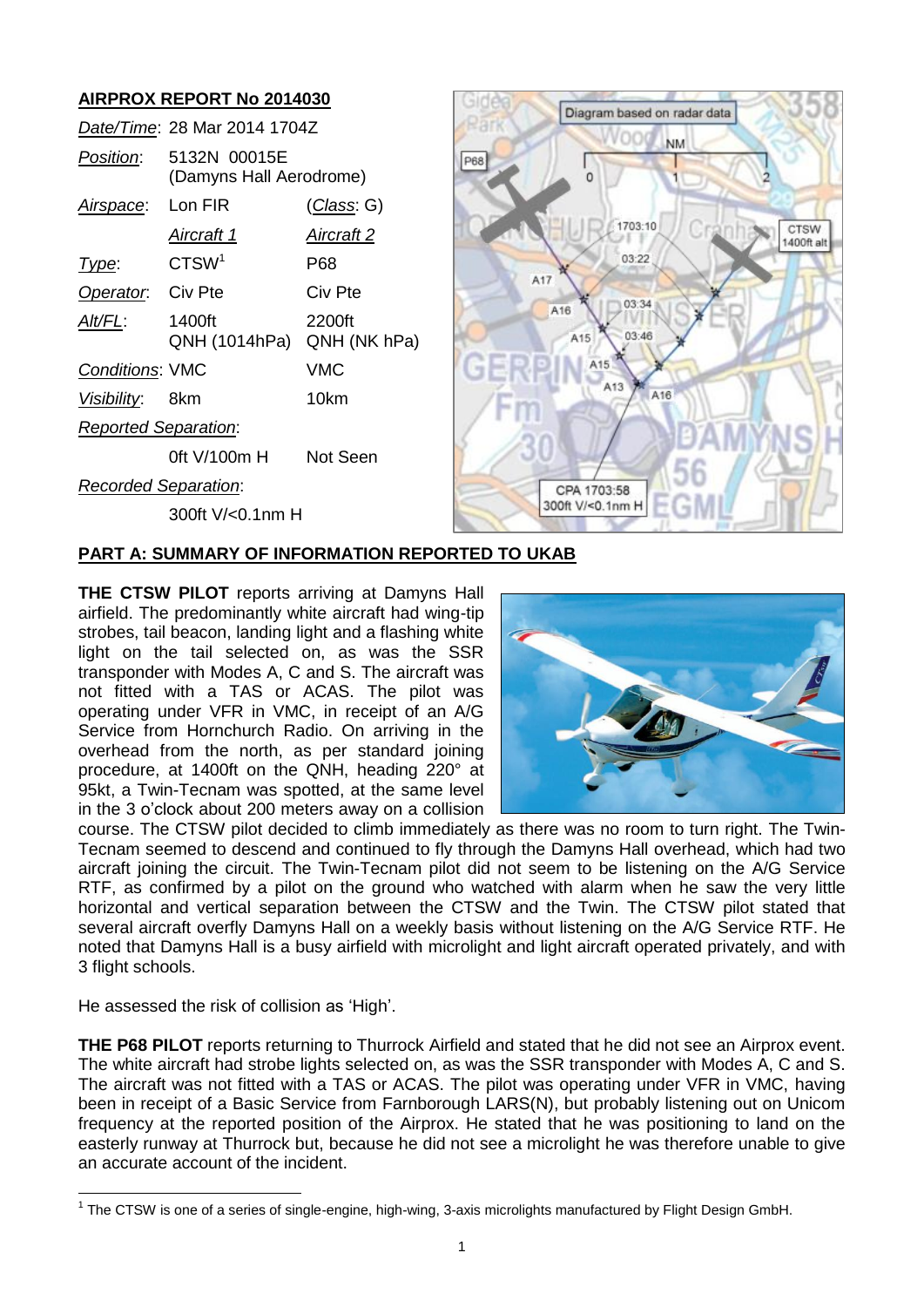# **Factual Background**

The weather at London/City was recorded as follows:

METAR EGLC 281650Z 09008KT CAVOK 11/02 Q1015

#### **Analysis and Investigation**

### **CAA ATSI**

The CTSW pilot was operating under VFR, inbound to Damyns Hall, and was in communication with Hornchurch Radio (Damyns Hall A/G Service), but not in receipt of an Air Traffic Service. The P68 pilot was operating on a VFR flight to Thurrock Airfield and was in receipt of a Basic Service from Farnborough LARS(N).

Thurrock is situated 4.6nm east of Damyns Hall and both operate as unlicensed airfields. Both airfields are marked on aeronautical charts, see Figure 1 below:



Figure 1: CAA VFR chart extract showing Damyns Hall and Thurrock Airfields

CAA ATSI had access to Farnborough LARS(N) RTF and area radar recording, together with the written reports from the CTSW and P68 pilots. The Airprox was not reported to Farnborough and the controller had no recollection of the event.

At 1641:51, the P68 pilot contacted Farnborough LARS(N), reported 7nm northeast of Benson at altitude 2400ft (QNH 1014hPa) and requested a Basic Service. The P68 pilot was allocated a squawk of 5034 and a Basic Service was agreed.

At 1701:33, the P68 pilot was 5.3nm northwest of Damyns Hall, tracking east-southeast at 2000ft, and the CTSW pilot was tracking south, 4.6nm northeast of Damyns Hall at 1700ft, squawking 7000.

At 1702:00, the Farnborough LARS(N) controller passed Traffic Information to the P68 pilot, *"*[P68 C/S] *you got two contacts to the east of you, one just to the west of the motorway northbound and one to the east of the motorway tracking southwest, similar altitude"*. The P68 pilot replied, *"That's copied looking thanks"*. The distance between the two aircraft was 4.5nm, see Figure 2 below: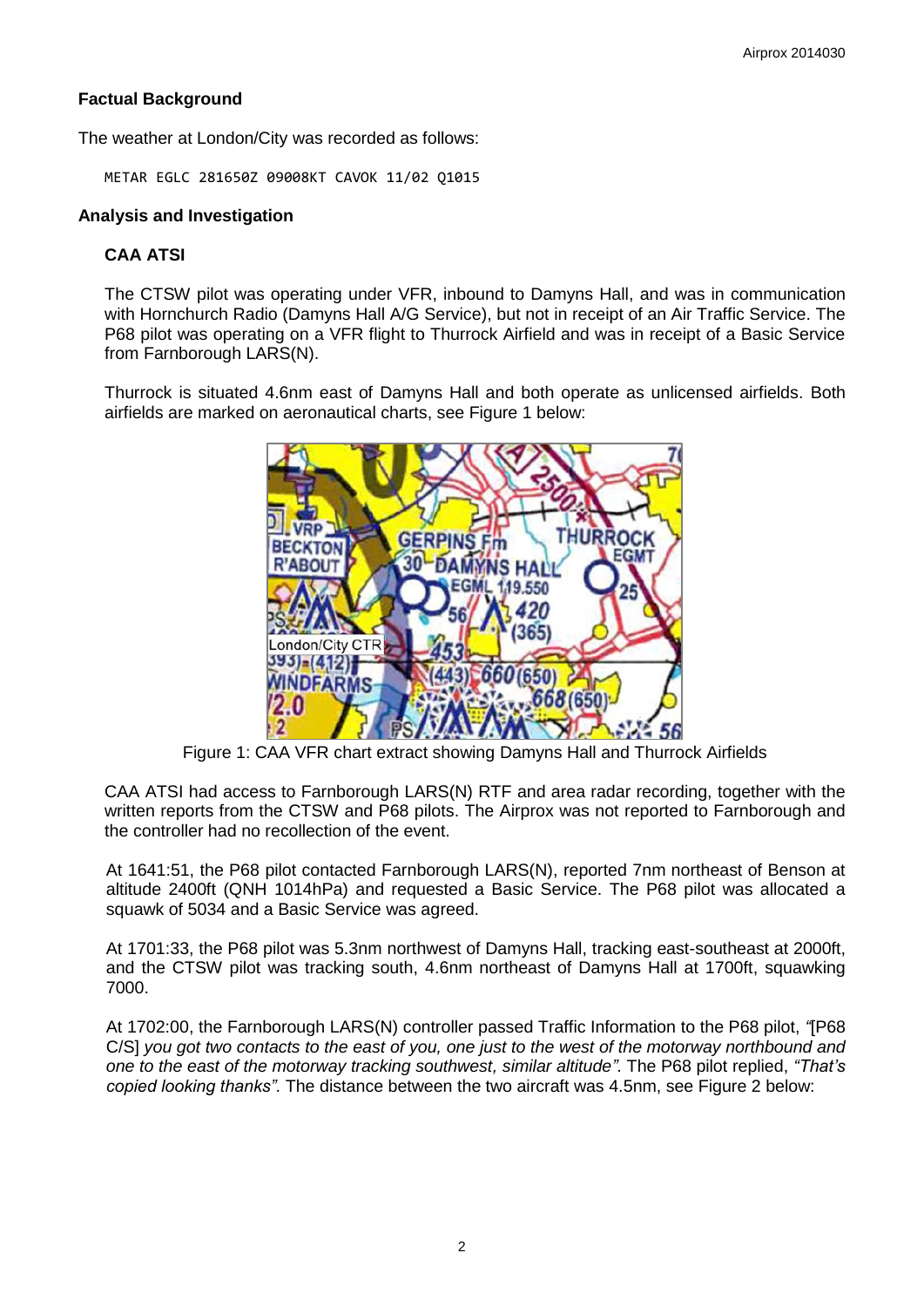

Figure 2: Swanwick MRT at 1702:00

The P68 pilot turned right and tracked towards Damyns Hall and the two aircraft continued to converge until, at 1703:54, the distance between the two aircraft had reduced to 0.2nm. At that point, both aircraft were indicating altitude 1500ft, see Figure 3 below:



Figure 3: Swanwick MRT at 1703:54

At 1703:58, the horizontal distance between the aircraft reduced to 0.1nm and vertical separation was 300ft, see Figure 4 below:



Figure 4: Swanwick MRT at 1703:58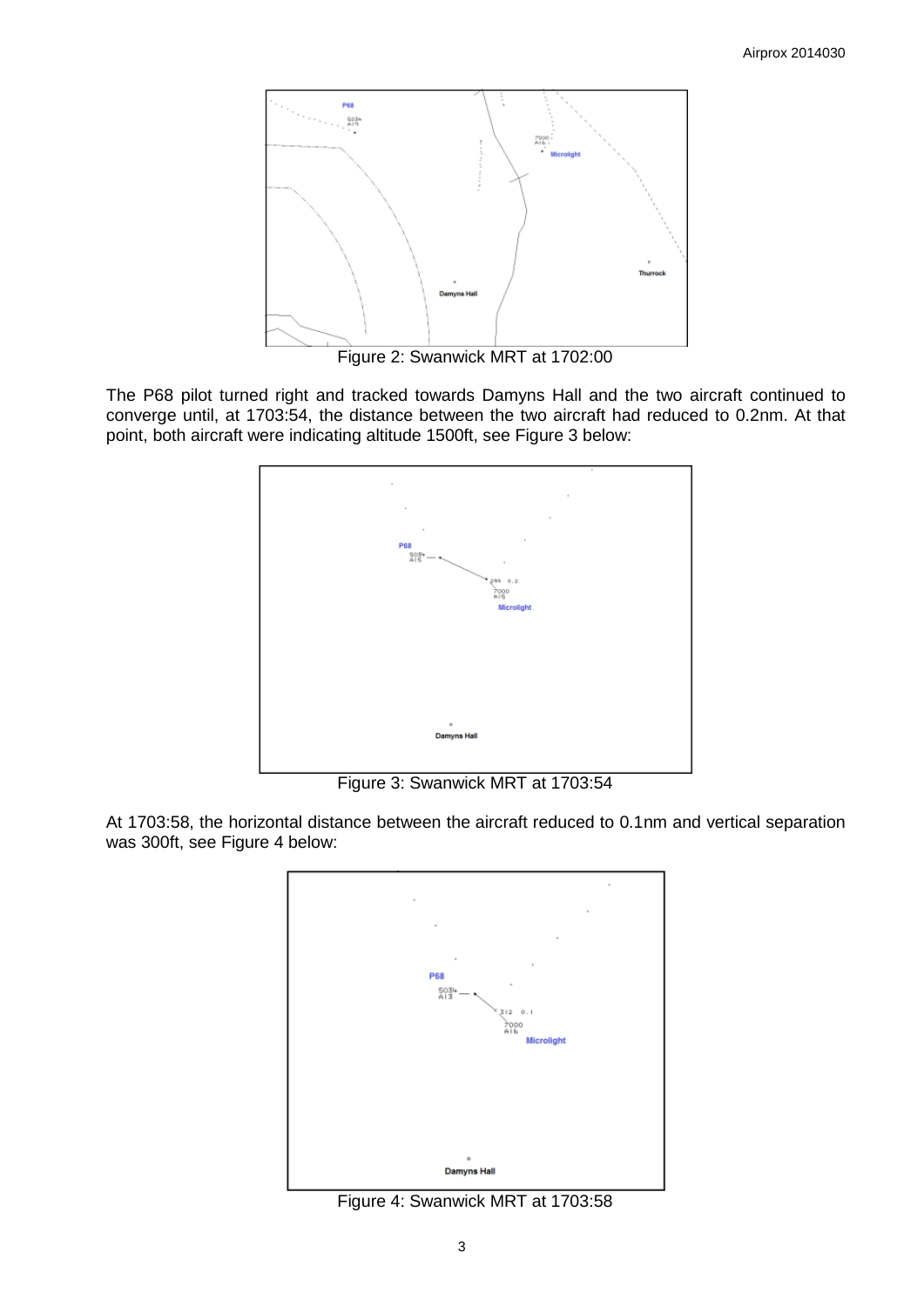The CPA occurs at 1704:02, when the CTSW pilot appears to have made a right turn and climbed, whilst the P68 pilot continued in the descent, see Figure 5 below:



Figure 5: Swanwick MRT at 1704:02

The aircrafts' tracks continued to diverge. At 1704:20 the P68 pilot reported Thurrock in sight and requested a frequency change. The Farnborough controller instructed the P68 pilot to squawk 7000 and transferred the P68 en-route.

The P68 pilot was in receipt of a Basic Service from Farnborough LARS(N). CAP 774, UK Flight Information Services, Chapter 2, Page 29, paragraphs 2.1 and 2.5, state:

'A Basic Service is an ATS provided for the purpose of giving advice and information useful for the safe and efficient conduct of flights. This may include weather information, changes of serviceability of facilities, conditions at aerodromes, general airspace activity information, and any other information likely to affect safety. The avoidance of other traffic is solely the pilot's responsibility.'

'Pilots should not expect any form of traffic information from a controller/FISO, as there is no such obligation placed on the controller/FISO under a Basic Service, and the pilot remains responsible for collision avoidance at all times. However, on initial contact the controller/FISO may provide traffic information in general terms to assist with the pilot's situational awareness. This will not normally be updated by the controller/FISO unless the situation has changed markedly, or the pilot requests an update.'

### **UKAB Secretariat**

Both pilots were equally responsible for collision avoidance and for not flying into such proximity as to create a danger of collision<sup>2</sup>. If the geometry is considered as 'Converging' then the CTSW pilot was required to give way to the P68<sup>3</sup>. If the P68 pilot was considered to be flying in the vicinity of what he knew, or ought reasonably to know, to be an aerodrome (Damyns Hall), then he was required to 'conform to the pattern of traffic formed by other aircraft intending to land at

 $\overline{\phantom{a}}$  $2$  Rules of the Air 2007 (as amended), Rule 8 (Avoiding aerial collisions).

 $3$  ibid., Rule 9 (Converging).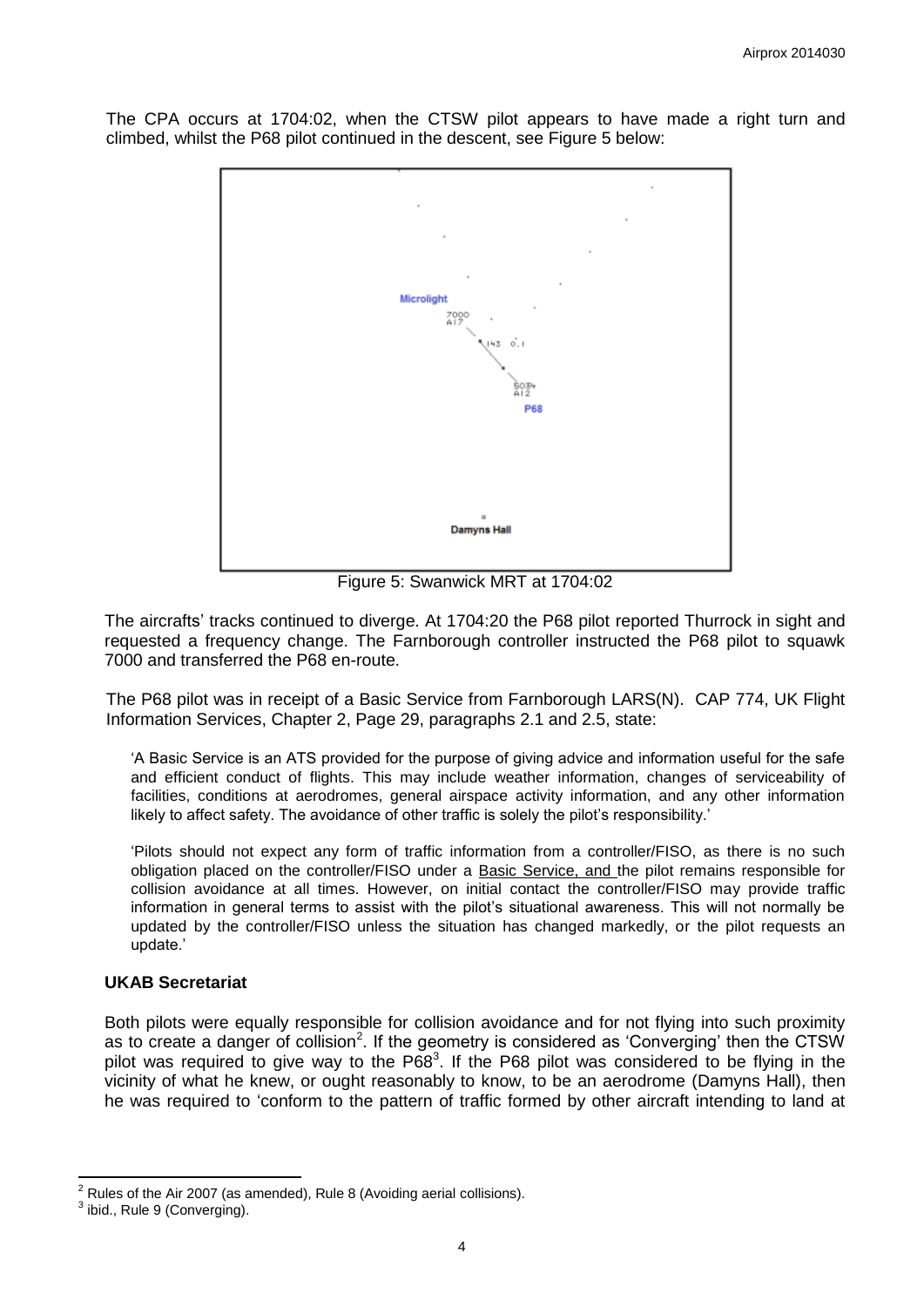that aerodrome or keep clear of the airspace in which the pattern is formed<sup>14</sup>. The flight path of the P68, inbound to Thurrock Airfield, was recorded as follows:



The Damyns Hall ATZ was disestablished on  $10<sup>th</sup>$  January 2013, as a result of the operator's request to revoke the airfield license.

#### **Summary**

 $\overline{a}$ 

An Airprox was reported when a CTSW microlight and a Partenavia P68 flew into proximity at 1704 on 28<sup>th</sup> March 2014 in the vicinity of Damyns Hall Airfield. Both pilots were operating under VFR in VMC, the P68 pilot in receipt of a Basic Service from Farnborough LARS(N) and the CTSW pilot without an ATS, listening out on 'Hornchurch Radio'.

### **PART B: SUMMARY OF THE BOARD'S DISCUSSIONS**

Information available included reports from the pilots of both aircraft, radar photographs/video recordings and a report from the appropriate ATC authority.

The Board first considered the actions of the CTSW pilot. He was rejoining the visual circuit at Damyns Hall from the north and, at the time of the Airprox, had been flying straight and level. The P68 was on a converging course in a slow descent and, as such, would have presented almost a constant sight-line in the CTSW pilot's right 3 o'clock. The Board acknowledged that this lack of movement in the CTSW pilot's peripheral vision would have made visual acquisition extremely difficult, and the Board opined that this was probably the cause of his late acquisition of the P68. The Board noted that he pulled up to avoid the other aircraft once he had sighted it at a late stage.

The P68 pilot was flying inbound to Thurrock and reported not seeing the CTSW. The P68 pilot was in receipt of a Basic Service from Farnborough LARS(N) at the time of the Airprox, and had been given Traffic Information on the CTSW, for which the Board commended the controller. Given that the CTSW was called to him and that it was on a closing track, the Board felt that the P68 pilot would have been better served by asking the Farnborough LARS(N) controller for further Traffic Information when he could not see the traffic. The P68 pilot could also have requested a Traffic Service, or simply a deconfliction heading if required. The Board were at a loss to understand why the P68 pilot had chosen to track so near to the overhead of Damyns Hall on his way to Thurrock, and at an altitude close to the circuit altitude; they opined that he would have been much better served by avoiding Damyns Hall by a more appropriate margin both vertically and horizontally.

 $<sup>4</sup>$  ibid., Rule 12 (Flight in the vicinity of an aerodrome).</sup>